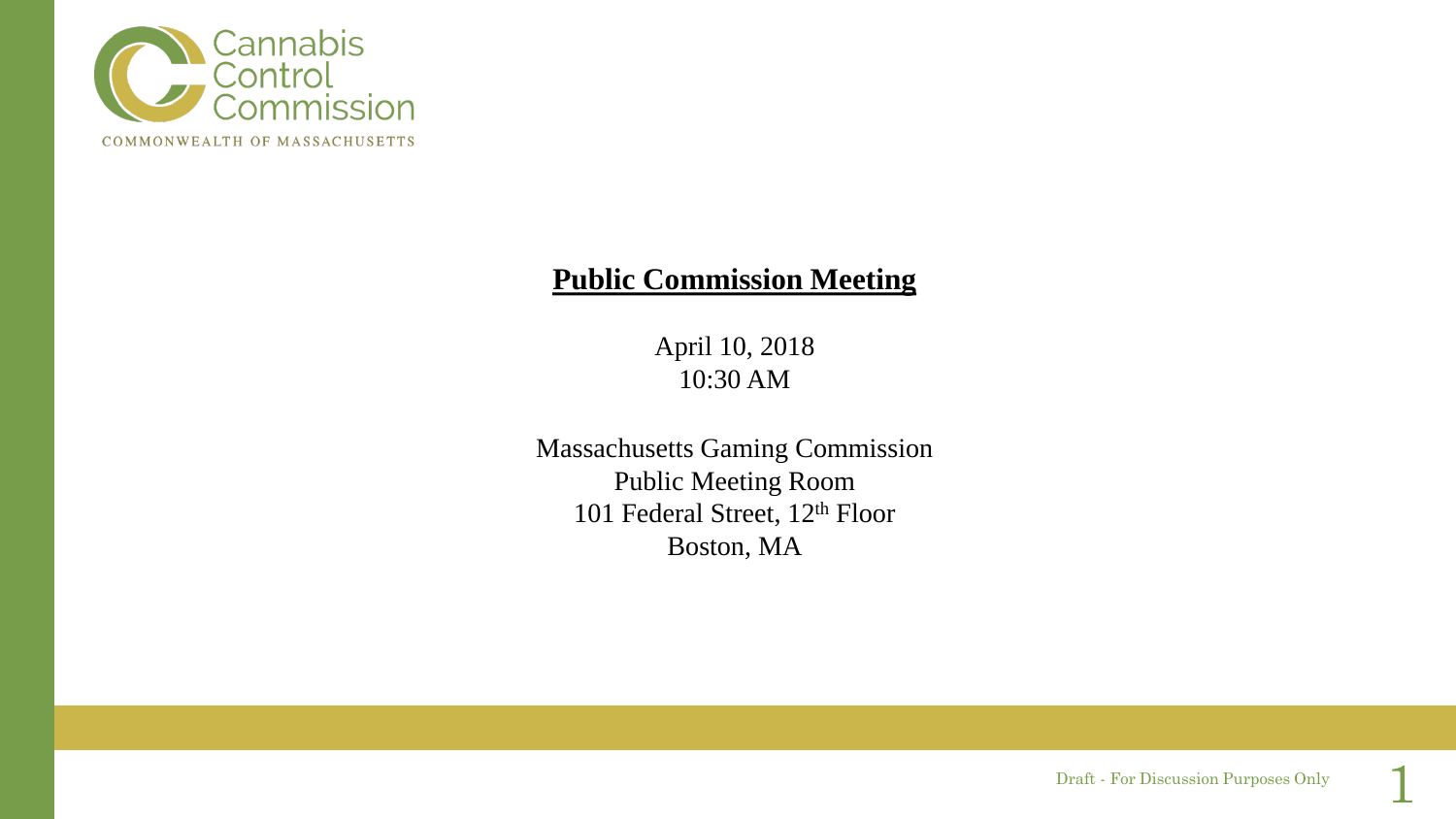

### **AGENDA**

- 1. Call to Order
- 2. Chairman's Comments & Updates
- 3. Approval of Minutes from Previous Meetings
- 4. Executive Director Update
	- 1. Staffing
	- 2. Weekly Update: Priority Certification Applications Received and System Performance
	- 3. Workflow for License Application Processing
- 5. Staff Recommendations on Completed Priority Certification Applications
- 6. New Business that the Chairman did not anticipate at time of posting
- 7. Next Meeting date (if known).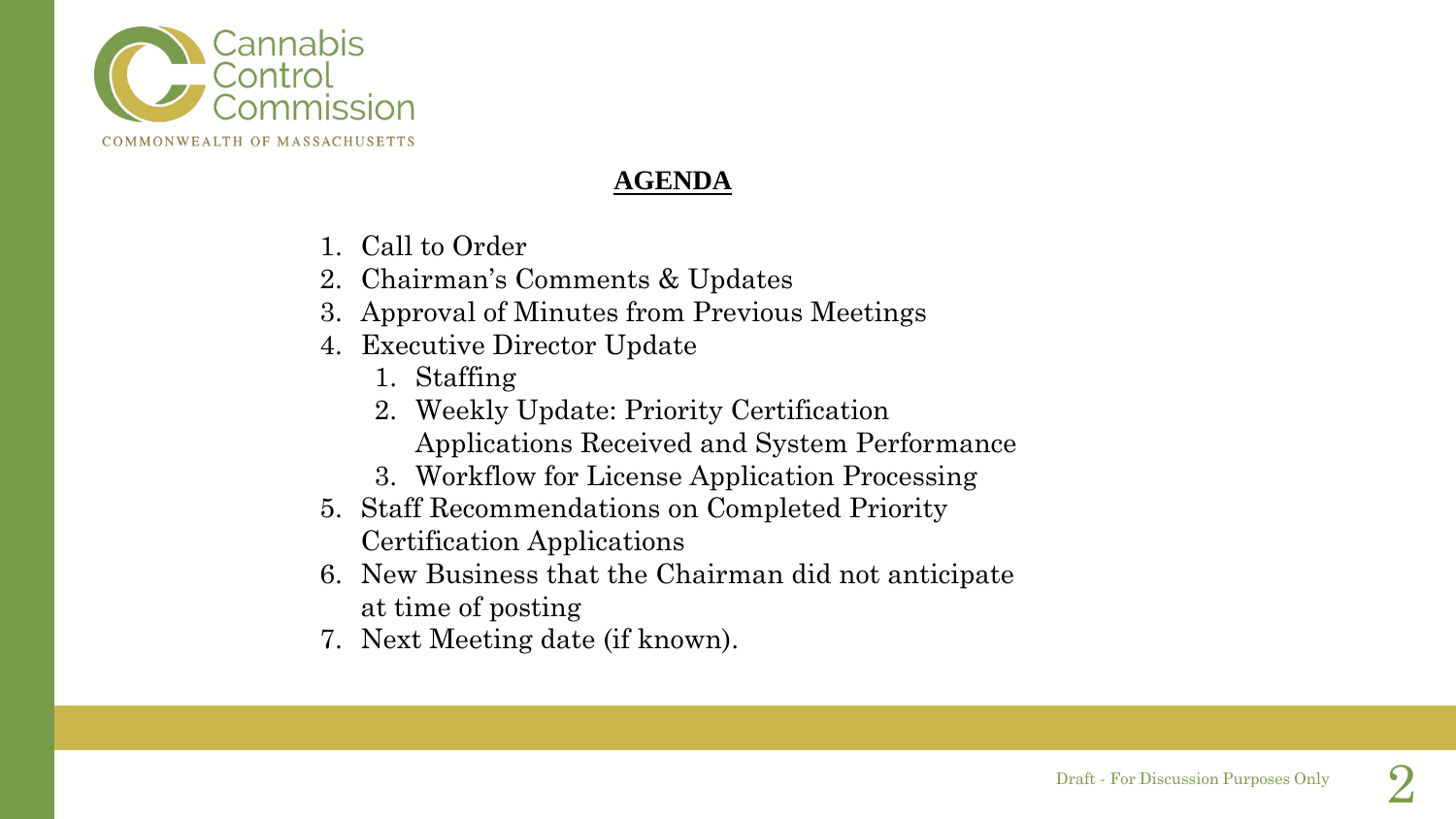

## **Minutes from Previous Meetings**

1) February 27, 2018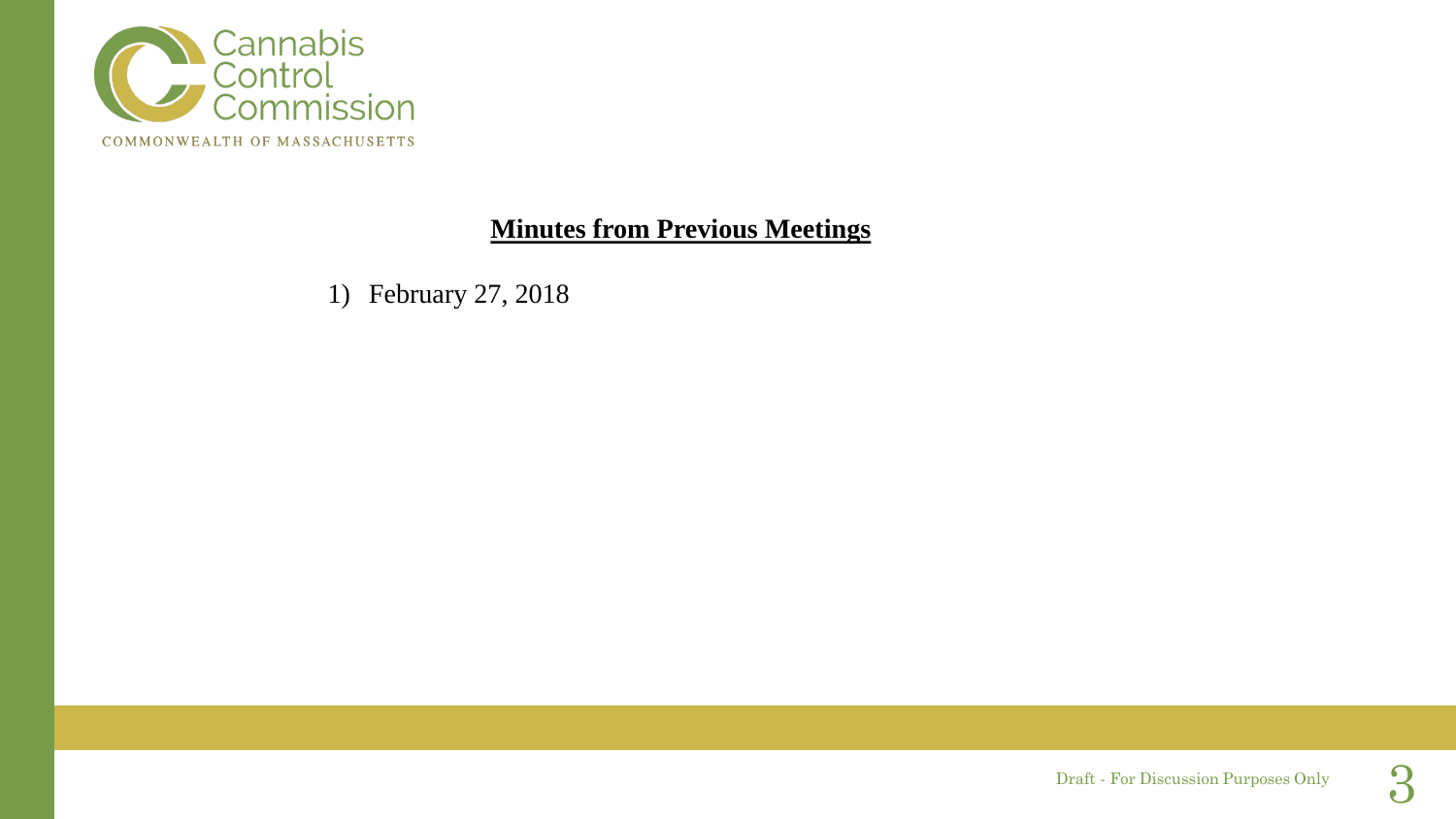

### **Approval of New Job Descriptions**

- 1) Research Analyst
- 2) Associate General Counsel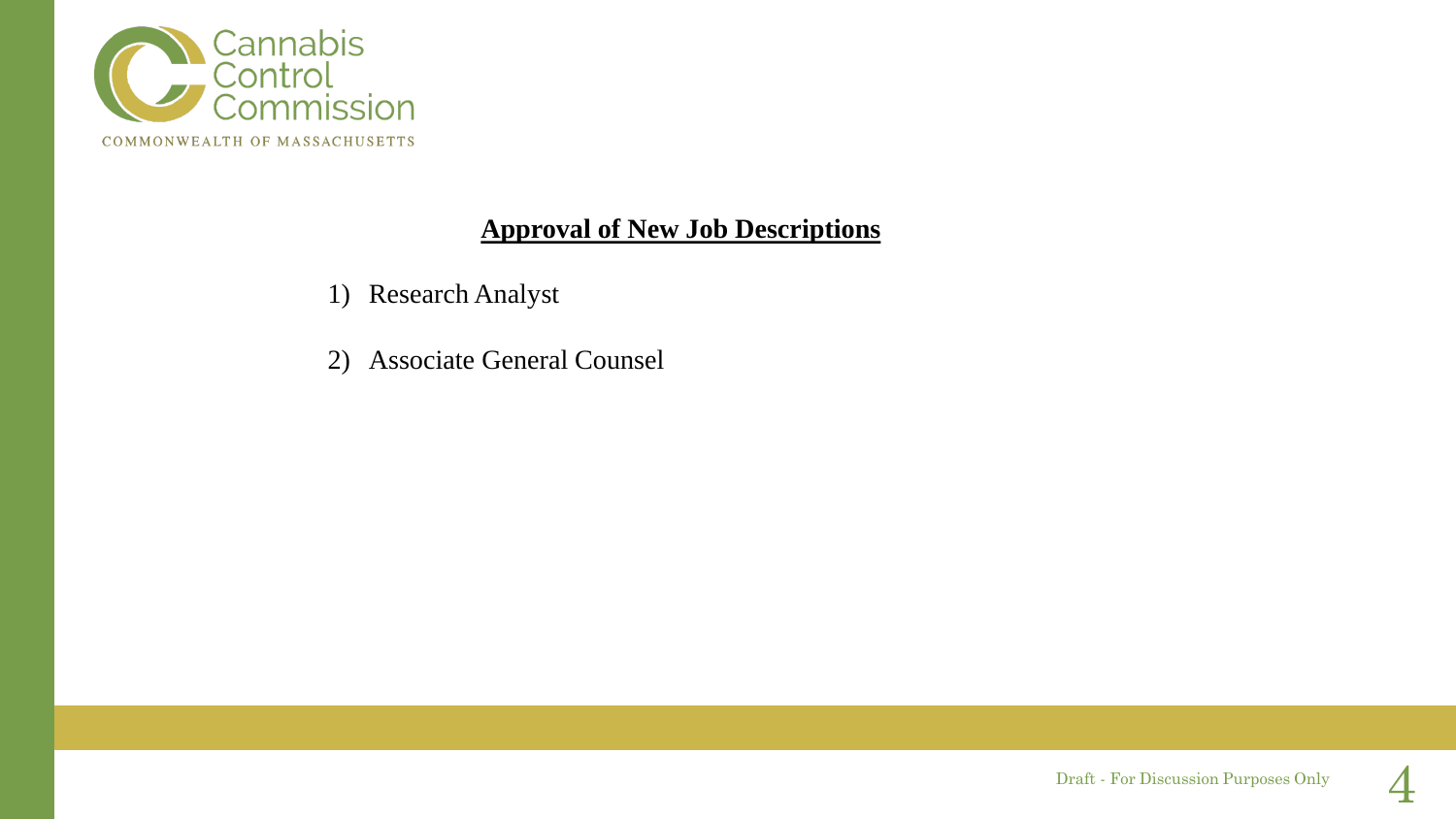

## Priority Applications April 9th, 2018

## Total Applications



- 619 User Accounts Created
- 448 Total Applications Started

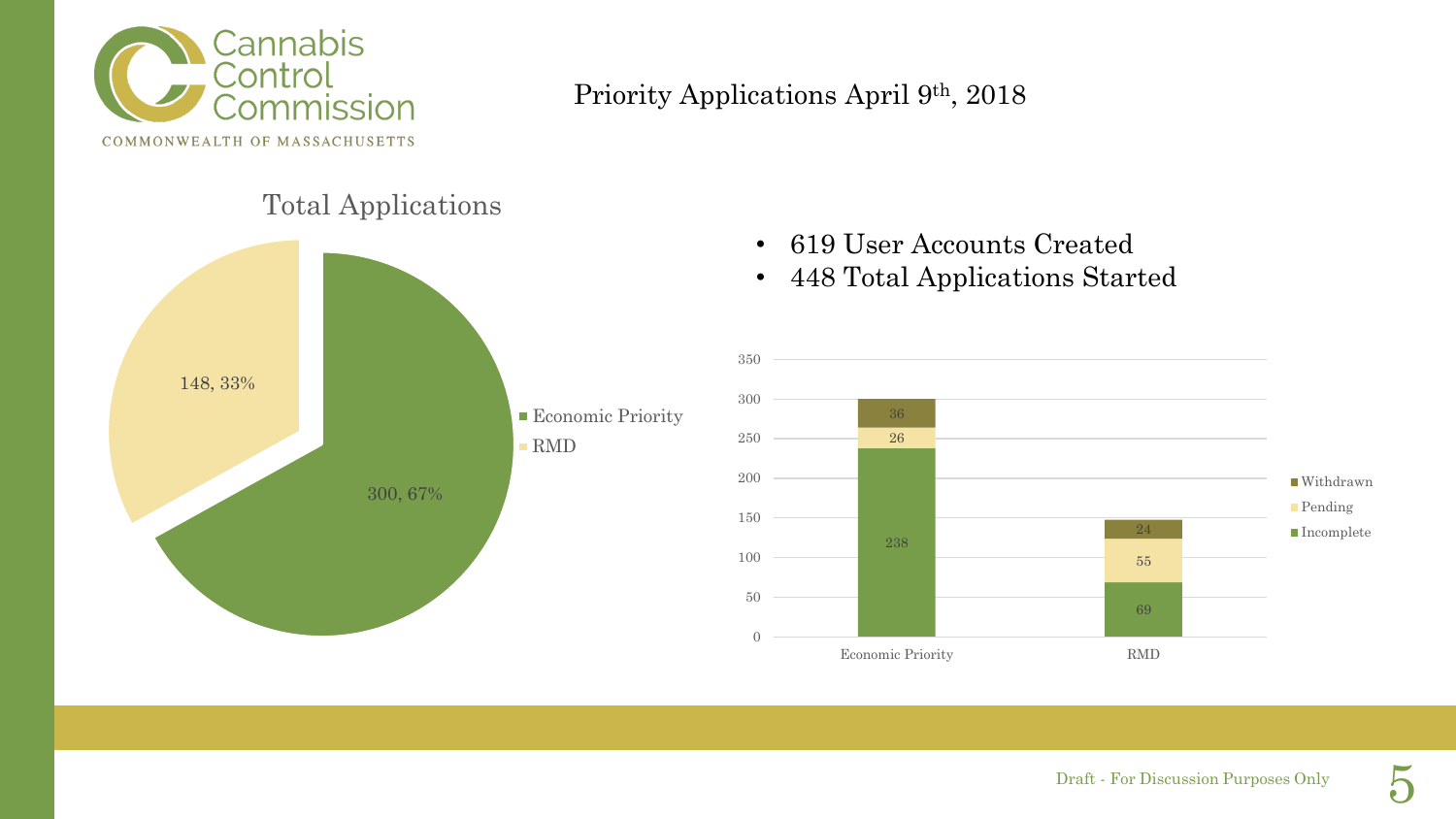

# Licensing Process Overview



# 5 Packet System

Packet

Draft - For Discussion Purposes Only 6